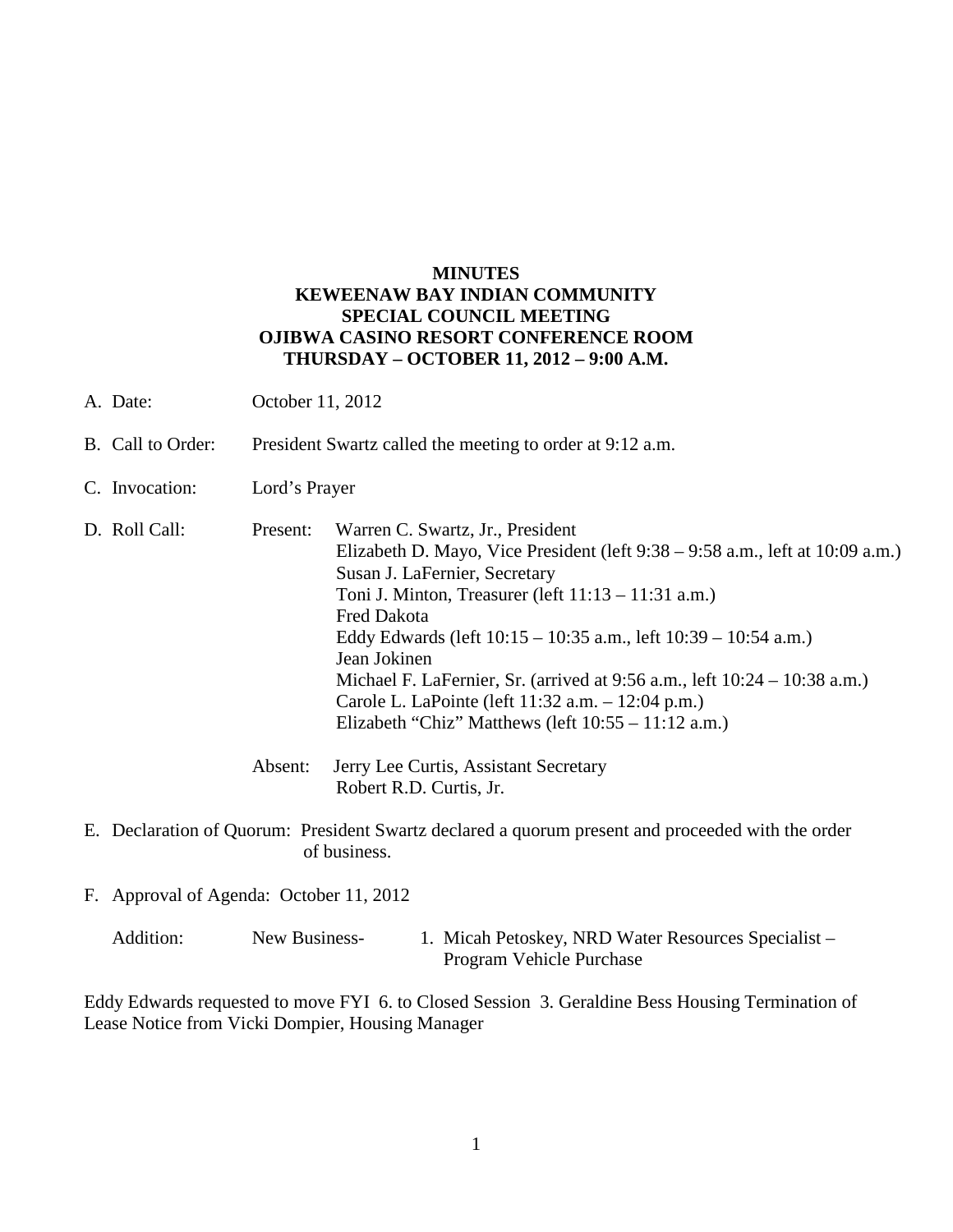**MOTION MADE BY TONI J. MINTON TO APPROVE THE AGENDA WITH THE CHANGES. SUPPORTED BY ELIZABETH D. MAYO. EIGHT IN FAVOR (Elizabeth D. Mayo, Susan J. LaFernier, Toni J. Minton, Fred Dakota, Eddy Edwards, Jean Jokinen, Carole L. LaPointe, Elizabeth "Chiz" Matthews), OPPOSED - 0, ABSTAINING - 0, THREE ABSENT (Jerry Lee Curtis, Robert R.D. Curtis, Jr., Michael F. LaFernier, Sr.), MOTION CARRIED.**

G. For Your Information:

- 1. The Marquette County Community Foundation enters into an Agreement with Superior Watershed Partnership and the Rio Tinto Eagle Mine to provide oversight for the Community Environmental Monitoring Program
- 2. Baraga Casino and Ojibwa II Casino Financial Reports for July FY2012
- 3. SNB KBIC Guaranteed Loan Program Account Summary October 10, 2012
- 4. A Letter from Gerald Parish, Superintendent of BIA, regarding no pending Fee-to-Trust Applications
- 5. Notice of LIHEAP Grant Awards FY2011 and FY2012
- 6. BIA Technical Comment Letter regarding a Request for Secretarial Election for Proposed Amendment to the Constitution from Diane K. Rosen, Regional Director
- 7. A Request to join the Michigan Militia Corps

H. New Business:

1. Micah Petoskey, NRD Water Resources Specialist – Program Vehicle Purchase (3) Bids – EPA Grant funds

**MOTION MADE BY ELIZABETH D. MAYO TO APPROVE THE BID FROM RHINELANDER FOR THE TOYOTA TACOMA IN THE AMOUNT OF \$32,117.00 AND HAVE IT DELIVERED TO THE RESERVATION. SUPPORTED BY EDDY EDWARDS. EIGHT IN FAVOR (Elizabeth D. Mayo, Susan J. LaFernier, Toni J. Minton, Fred Dakota, Eddy Edwards, Jean Jokinen, Carole L. LaPointe, Elizabeth "Chiz" Matthews), OPPOSED - 0, ABSTAINING - 0, THREE ABSENT (Jerry Lee Curtis, Robert R.D. Curtis, Jr., Michael F. LaFernier, Sr.), MOTION CARRIED.**

2. Mary Bergerson, Ojibwa Community Library Director/Amy St. Arnold, Education Director – Donation Request for Baraga Area Schools Presentation of Native American Author Joseph Bruchac on November 7 (\$1,976.00)

**MOTION MADE BY CAROLE L. LAPOINTE TO APPROVE THE TOTAL OF THE ADDITIONAL FUNDING NEEDED TO HOST THE PRESENTATION BY JOSEPH BRUCHAC, INCLUDING A ROOM COMP AT THE OJIBWA CASINO HOTEL. SUPPORTED BY ELIZABETH "CHIZ" MATTHEWS. SEVEN IN FAVOR (Elizabeth D. Mayo, Susan J. LaFernier, Toni J. Minton, Fred Dakota, Jean Jokinen, Carole L. LaPointe, Elizabeth "Chiz" Matthews), ONE OPPOSED (Eddy Edwards), ABSTAINING - 0, THREE ABSENT (Jerry Lee Curtis, Robert R.D. Curtis, Jr., Michael F. LaFernier, Sr.), MOTION CARRIED.**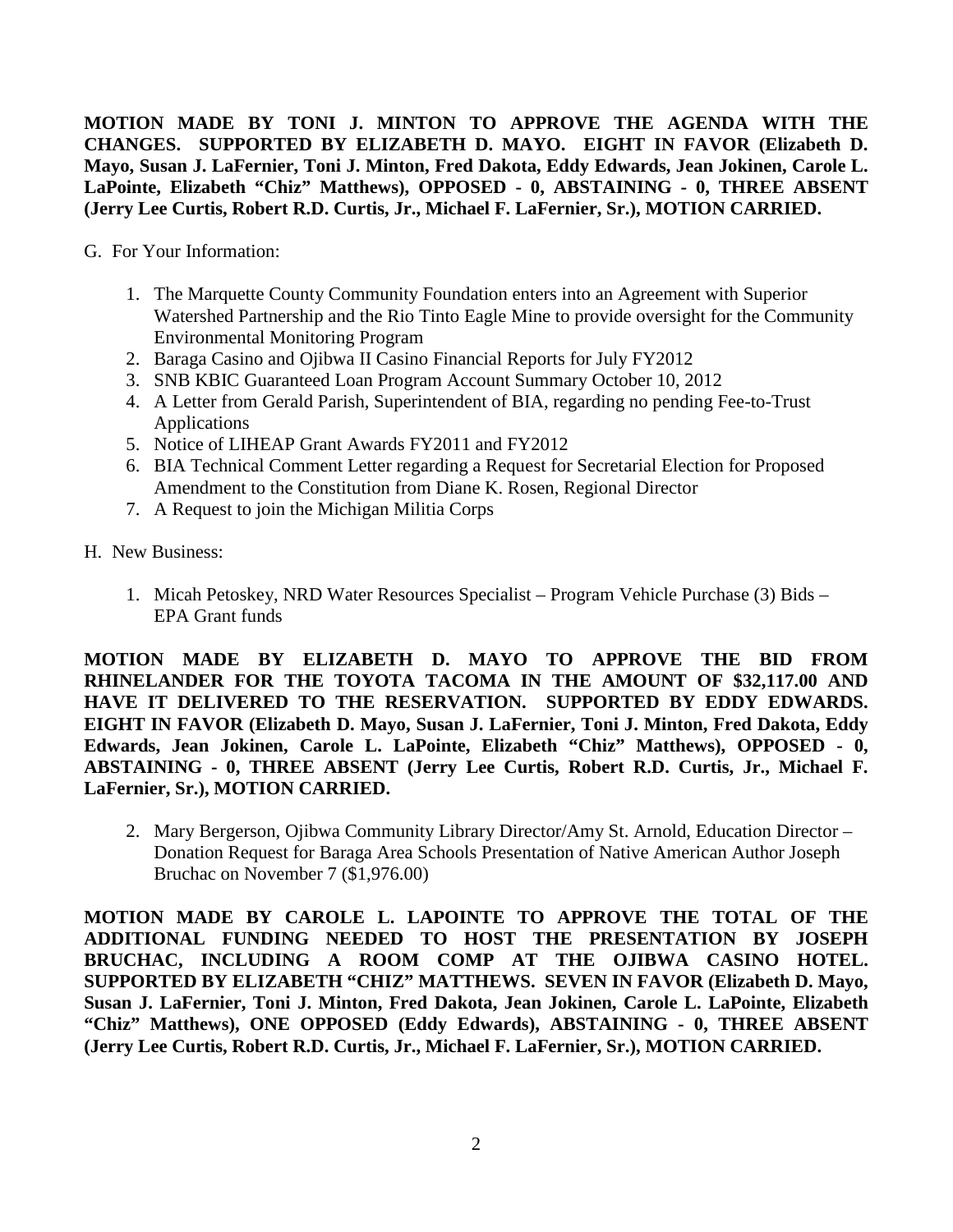- 3. President Swartz
	- a) Jeff Lamson Food Service New License Application

**MOTION MADE BY ELIZABETH D. MAYO TO APPROVE THE FOOD SERVICES BUSINESS LICENSE FOR JEFF LAMSON DOING BUSINESS AS CUE MASTER. SUPPORTED BY FRED DAKOTA. SEVEN IN FAVOR (Elizabeth D. Mayo, Susan J. LaFernier, Toni J. Minton, Fred Dakota, Eddy Edwards, Carole L. LaPointe, Elizabeth "Chiz" Matthews), ONE OPPOSED (Jean Jokinen), ABSTAINING - 0, THREE ABSENT (Jerry Lee Curtis, Robert R.D. Curtis, Jr., Michael F. LaFernier, Sr.), MOTION CARRIED.**

b) Police Department Purchase Request for Thermal Imager/Night Vision

**MOTION MADE BY SUSAN J. LAFERNIER TO APPROVE THE BID FROM GALLS FOR THE THERMAL IMAGER, NIGHT VISION MONOCULAR, AND SPOTLIGHT FOR \$23,491.00. SUPPORTED BY CAROLE L. LAPOINTE. EIGHT IN FAVOR (Elizabeth D. Mayo, Susan J. LaFernier, Toni J. Minton, Fred Dakota, Eddy Edwards, Jean Jokinen, Carole L. LaPointe, Elizabeth "Chiz" Matthews), OPPOSED - 0, ABSTAINING - 0, THREE ABSENT (Jerry Lee Curtis, Robert R.D. Curtis, Jr., Michael F. LaFernier, Sr.), MOTION CARRIED.**

**Elizabeth Mayo left at 9:38 a.m.** 

c) Donation Request for TD Safe Haven Emergency Shelter (Closed Session)

**MOTION MADE BY EDDY EDWARDS TO GO INTO CLOSED SESSION AT 9:40 A.M. SUPPORTED BY CAROLE L. LAPOINTE. FIVE IN FAVOR (Susan J. LaFernier, Toni J. Minton, Eddy Edwards, Carole L. LaPointe, Elizabeth "Chiz" Matthews), TWO OPPOSED (Fred Dakota, Jean Jokinen), ABSTAINING - 0, FOUR ABSENT (Elizabeth D. Mayo, Jerry Lee Curtis, Robert R.D. Curtis, Jr., Michael F. LaFernier, Sr.), MOTION CARRIED.**

**Mike LaFernier, Sr. arrived at 9:56 a.m.** 

**Elizabeth Mayo returned at 9:58 a.m.** 

**Elizabeth Mayo left at 10:09 a.m.** 

**MOTION MADE BY MICHAEL F. LAFERNIER, SR. TO GO INTO OPEN SESSION AT 10:14 A.M. SUPPORTED BY ELIZABETH "CHIZ" MATTHEWS. EIGHT IN FAVOR (Susan J. LaFernier, Toni J. Minton, Fred Dakota, Eddy Edwards, Jean Jokinen, Michael F. LaFernier, Sr., Carole L. LaPointe, Elizabeth "Chiz" Matthews), OPPOSED - 0, ABSTAINING - 0, THREE ABSENT (Elizabeth D. Mayo, Jerry Lee Curtis, Robert R.D. Curtis, Jr.), MOTION CARRIED.**

**Break: 10:15 – 10:26 a.m.** 

4. Larry Denomie III, CEO – Weekly Update (not present)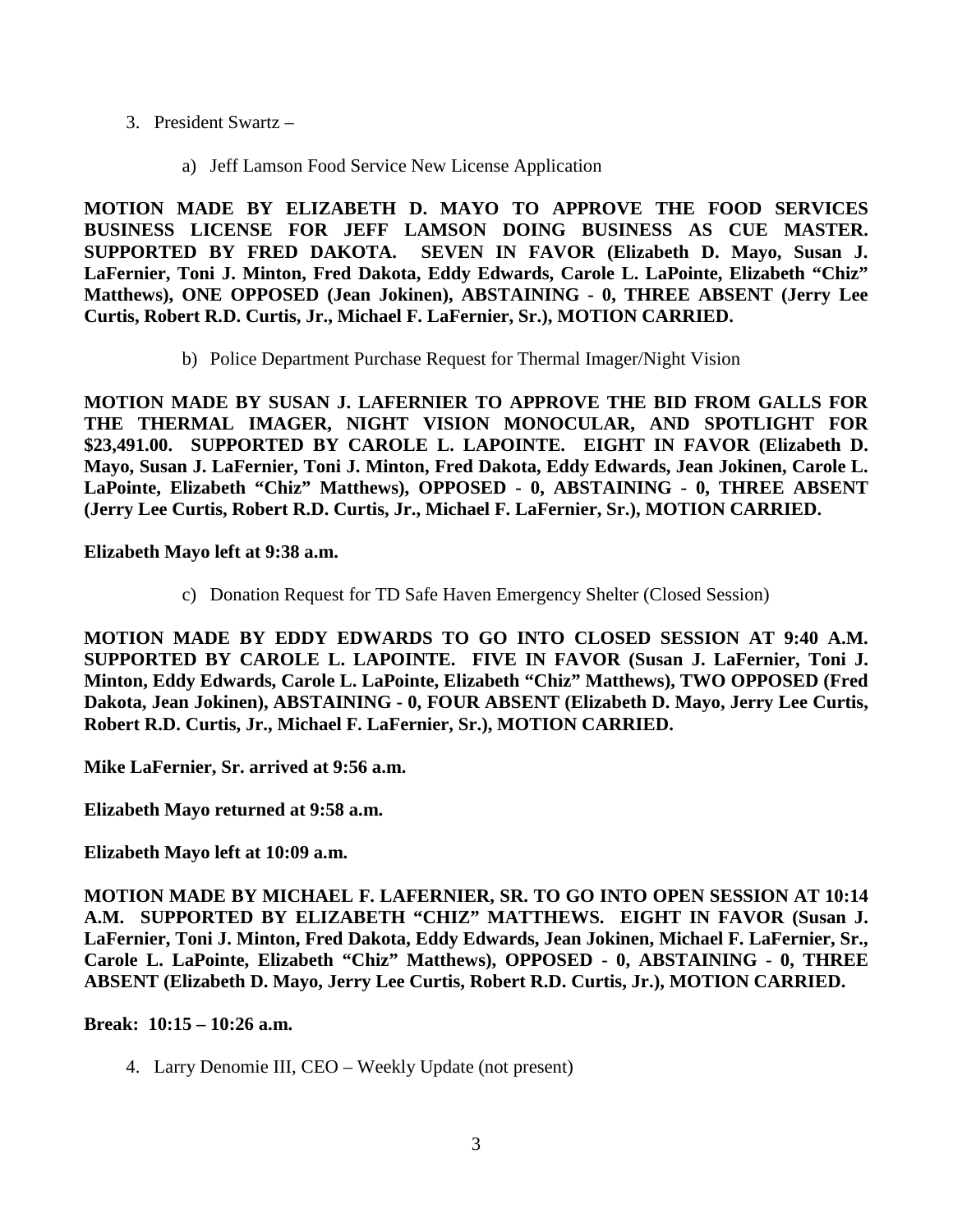- I. Recognize Scheduled Delegation/Individuals:
	- 1. Lisa Fogerty/U.S. Geological Survey PowerPoint Presentation on Water Quality and Biological Monitoring on the Yellow Dog and Salmon Trout River Watersheds to measure stream flow and estimate groundwater input, determine concentrations of selected water, assess the ecological conditions and evaluate bed-sediment quality and suspended sediment concentrations. This will be a five year plan to test the streams four times a year.

Present: Charles Brumleve, Jessica Koski, Lori Sherman, Micah Petoskey

**Eddy Edwards left 10:15 – 10:35 a.m.** 

**Mike LaFernier, Sr. left 10:24 – 10:38 a.m.** 

**Eddy Edwards left 10:39 – 10:54 a.m.** 

**Elizabeth Matthews left 10:55 – 11:12 a.m.** 

**Toni Minton left at 11:13 a.m.** 

Donation – Crystal Geroux for TD Safe Haven Horse Rescue and Therapy (for feed) – She works with abused horses and adopts them out.

**MOTION MADE BY ELIZABETH "CHIZ" MATTHEWS TO APPROVE A DONATION OF \$600.00 TO CRYSTAL GEROUX FOR THE TD SAFE HAVEN EMERGENCY SHELTER. SUPPORTED BY CAROLE L. LAPOINTE. FIVE IN FAVOR (Susan J. LaFernier, Fred Dakota, Michael F. LaFernier, Sr., Carole L. LaPointe, Elizabeth "Chiz" Matthews), TWO OPPOSED (Eddy Edwards, Jean Jokinen), ABSTAINING - 0, FOUR ABSENT (Elizabeth D. Mayo, Jerry Lee Curtis, Toni J. Minton, Robert R.D. Curtis, Jr.), MOTION CARRIED.**

- J. Closed Session:
	- 1. Jason Ayres, Realty Officer Pequaming Property
	- 2. Gary Loonsfoot, Jr., Language Coordinator BMCC MOU and Language Instructor Services Agreements
	- 3. A Letter from Vicki Dompier, Housing Manager, addressed to Geraldine Bess and Notice to Terminate Lease

**MOTION MADE BY CAROLE L. LAPOINTE TO GO INTO CLOSED SESSION AT 11:27 A.M. SUPPORTED BY ELIZABETH "CHIZ" MATTHEWS. FOUR IN FAVOR (Susan J. LaFernier, Michael F. LaFernier, Sr., Carole L. LaPointe, Elizabeth "Chiz" Matthews), THREE OPPOSED (Fred Dakota, Eddy Edwards, Jean Jokinen), ABSTAINING - 0, FOUR ABSENT (Elizabeth D. Mayo, Jerry Lee Curtis, Toni J. Minton, Robert R.D. Curtis, Jr.), MOTION CARRIED.**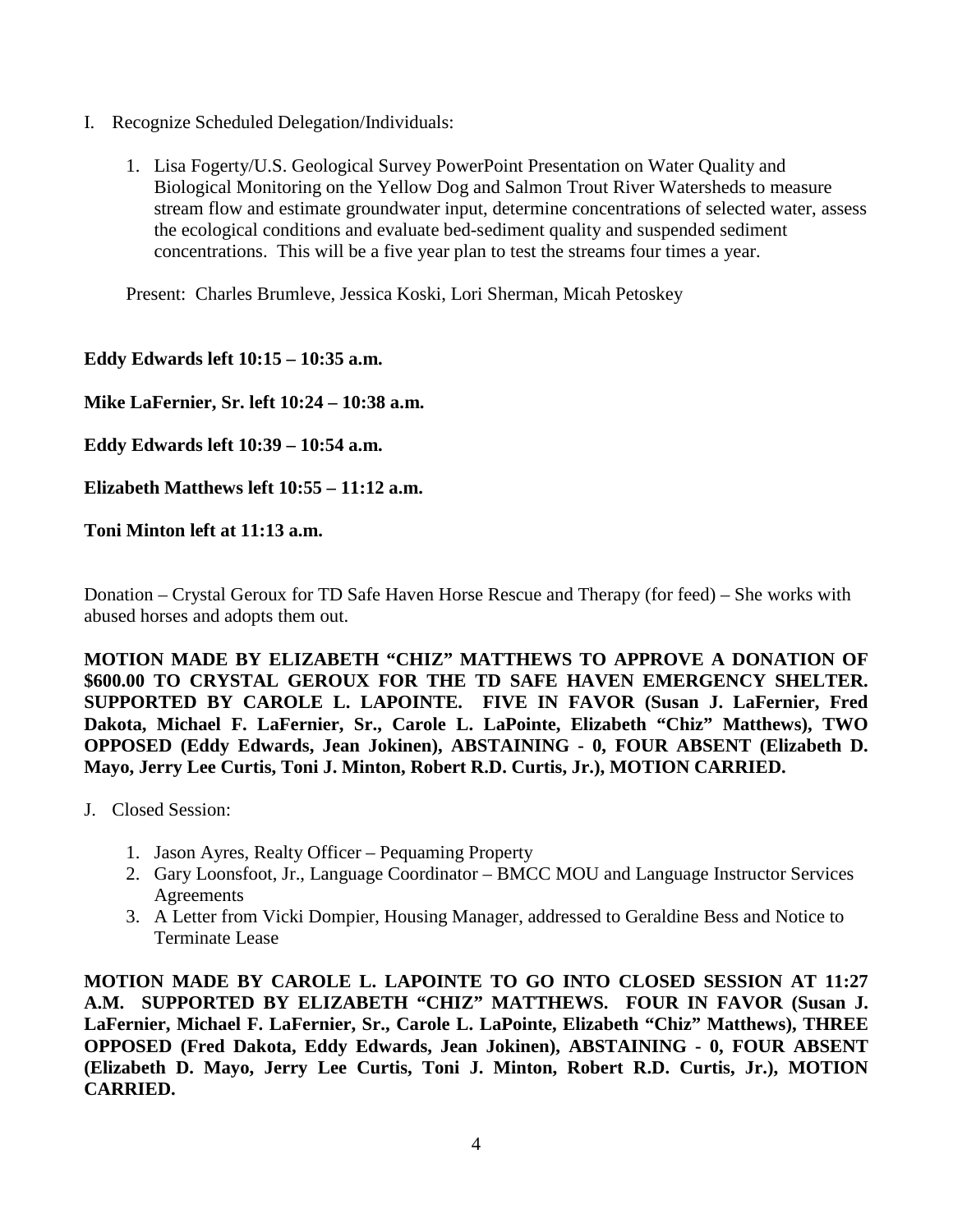**Toni Minton returned at 11:31 a.m.**

## **Carole LaPointe left at 11:32 a.m.**

**MOTION MADE BY EDDY EDWARDS TO GO INTO OPEN SESSION AT 12:02 P.M. SUPPORTED BY FRED DAKOTA. SEVEN IN FAVOR (Susan J. LaFernier, Toni J. Minton, Fred Dakota, Eddy Edwards, Jean Jokinen, Michael F. LaFernier, Sr., Elizabeth "Chiz" Matthews), OPPOSED - 0, ABSTAINING - 0, FOUR ABSENT (Elizabeth D. Mayo, Jerry Lee Curtis, Robert R.D. Curtis, Jr., Carole L. LaPointe), MOTION CARRIED.**

## **Carole LaPointe returned at 12:04 p.m.**

[New Business]

5. Jacki Skytta, Casinos Marketing Manager/David Haataja, Casinos General Manager/Dale Shalifoe, Baraga Casino Assistant General Manager – Snowmobile Giveaway at the Baraga/Marquette Casinos from Houghton Power Sports and Marquette Power Sports

**MOTION MADE BY EDDY EDWARDS TO APPROVE THE PURCHASE OF TWO 2013 POLARIS SNOWMOBILES IN THE AMOUNT OF \$8,001.94 EACH AND HAVE THEM DELIVERED TO THE RESERVATION. SUPPORTED BY SUSAN J. LAFERNIER. EIGHT IN FAVOR (Susan J. LaFernier, Toni J. Minton, Fred Dakota, Eddy Edwards, Jean Jokinen, Michael F. LaFernier, Sr., Carole L. LaPointe, Elizabeth "Chiz" Matthews), OPPOSED - 0, ABSTAINING - 0, THREE ABSENT (Elizabeth D. Mayo, Jerry Lee Curtis, Robert R.D. Curtis, Jr.), MOTION CARRIED.**

Bay Mills Community College MOU – Modification of Memorandum of Understanding to provide Nishnaabemwin Pane Immersion Education at KBIC

**MOTION MADE BY TONI J. MINTON TO APPROVE THE MODIFICATION OF MOU WITH BAY MILLS COMMUNITY COLLEGE. SUPPORTED BY ELIZABETH "CHIZ" MATTHEWS. EIGHT IN FAVOR (Susan J. LaFernier, Toni J. Minton, Fred Dakota, Eddy Edwards, Jean Jokinen, Michael F. LaFernier, Sr., Carole L. LaPointe, Elizabeth "Chiz" Matthews), OPPOSED - 0, ABSTAINING - 0, THREE ABSENT (Elizabeth D. Mayo, Jerry Lee Curtis, Robert R.D. Curtis, Jr.), MOTION CARRIED.**

Language Instructor Services Agreements – to provide language immersion services

**MOTION MADE BY EDDY EDWARDS TO APPROVE THE SERVICES AGREEMENTS WITH ROSE TRUDEAU AND LINDA TRUDEAU. SUPPORTED BY ELIZABETH "CHIZ" MATTHEWS. EIGHT IN FAVOR (Susan J. LaFernier, Toni J. Minton, Fred Dakota, Eddy Edwards, Jean Jokinen, Michael F. LaFernier, Sr., Carole L. LaPointe, Elizabeth "Chiz" Matthews), OPPOSED - 0, ABSTAINING - 0, THREE ABSENT (Elizabeth D. Mayo, Jerry Lee Curtis, Robert R.D. Curtis, Jr.), MOTION CARRIED.**